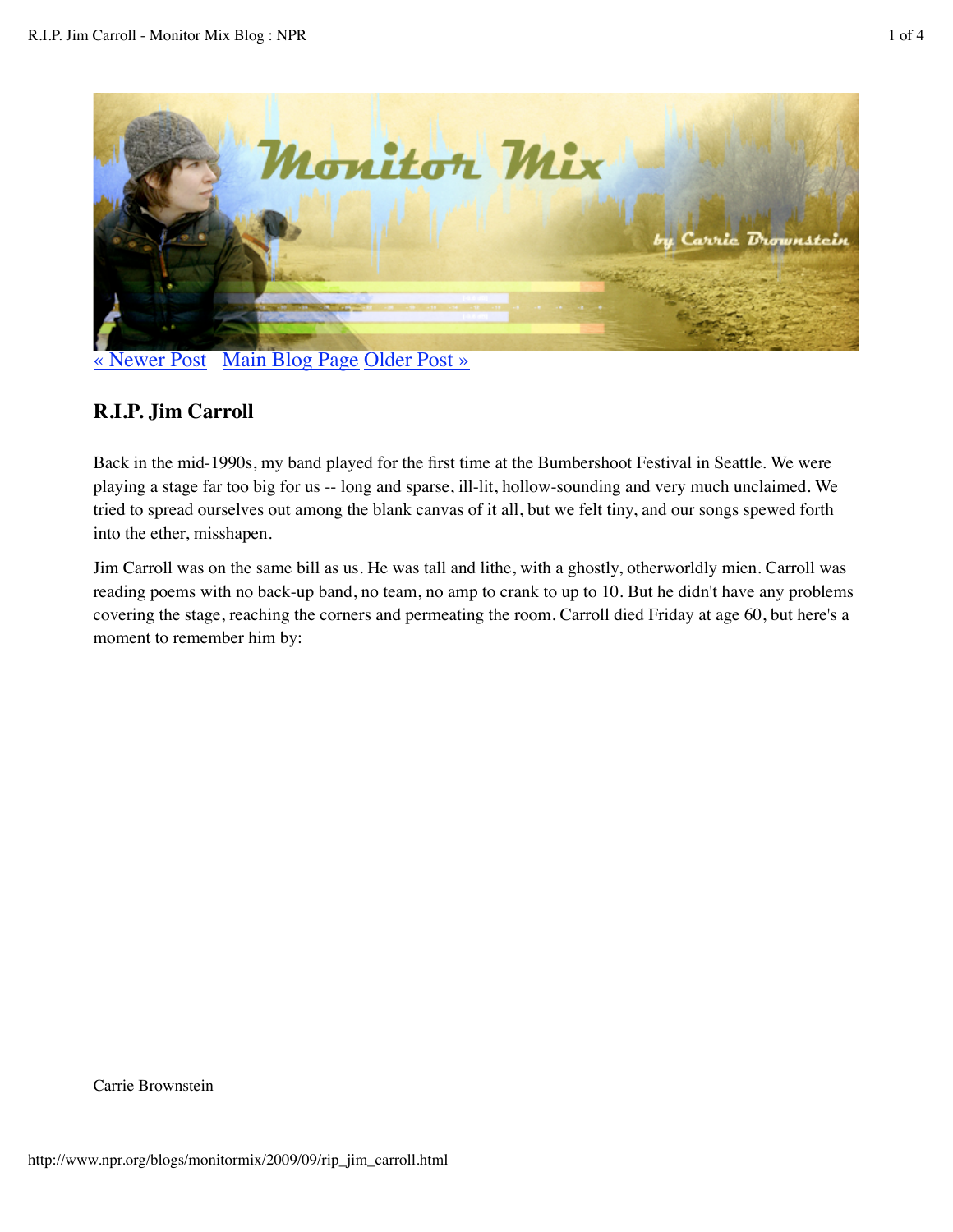comments (10) | Recommend (14)

# **COMMENTS**



**John Myers (mrtwilight23)** wrote: Never heard this guy before. I'll have to look into his work. Thanks!

I was sad to learn of the passing of Paul Davis. I don't know what it is about his music, but he somehow elevated pop music. I could listen to '65 Love Affair' over and over.

Rest In Peace to you both.

Here is playing 'live'.

Recommend (0) http://www.youtube.com/watch?v=V-vNGiuoot4 Thu Sep 17 23:13:24 2009

Report abuse

÷

Recent First



### **michelle castro (transister\_sis)** wrote:

I loved Jim Carroll and saw him many times. Whether it was playing music with the Jim Carroll Band, or doing his book readings, it was always a great experience. I even saw him do a combination of music & spoken-word stuff with The Patti Smith Group's Lenny Kaye on guitar, whom I was interviewing for a fanzine. Jim Carroll came & joined in on our discussion about 1960's Nuggets garage rock bands (he liked The Chocolate Watchband and Love the best!).

One of my favorite times was one of the 1st shows that the newly formed Jim Carroll Band played, right before the "Catholic Boy" record came out. It was a free show at Aquatic Park in Berkeley, opening for the legendary San Francisco punk band,Crime. I was 14 years old, and my 16 year old boyfriend was a roadie for Crime. Crime were really good that night, but I must say that The Jim Carroll Band stole the show-he was mesmerizing  $&$  he kinda scared me (in a great way!)

Oh, Jim Carroll also does the middle, spoken-word part of the punk rock band Rancid's song, "And Out Come The Wolves", from their album of the same name Wed Sep 16 22:45:51 2009

Recommend (0)

Report abuse



#### **Andrew Dunn (atd)** wrote:

andrei codrescu got me into jim carroll's work. 'people who died' is based on a ted berrigan poem. i liked the way carroll wrote about basketball. i'm sure he must have had game because nyc was the basketball capital then, way before the knicks became pathetic.

Tue Sep 15 11:36:42 2009

Recommend (0)

Report abuse



#### **Jamie Sweet (SweetNuthin)** wrote:

It's too bad that all artists don't get the Michael Jackson treatment.

Strike that.

It's too bad Michael jackson got the Michael jackson treatment. If I was a relative to any great artist to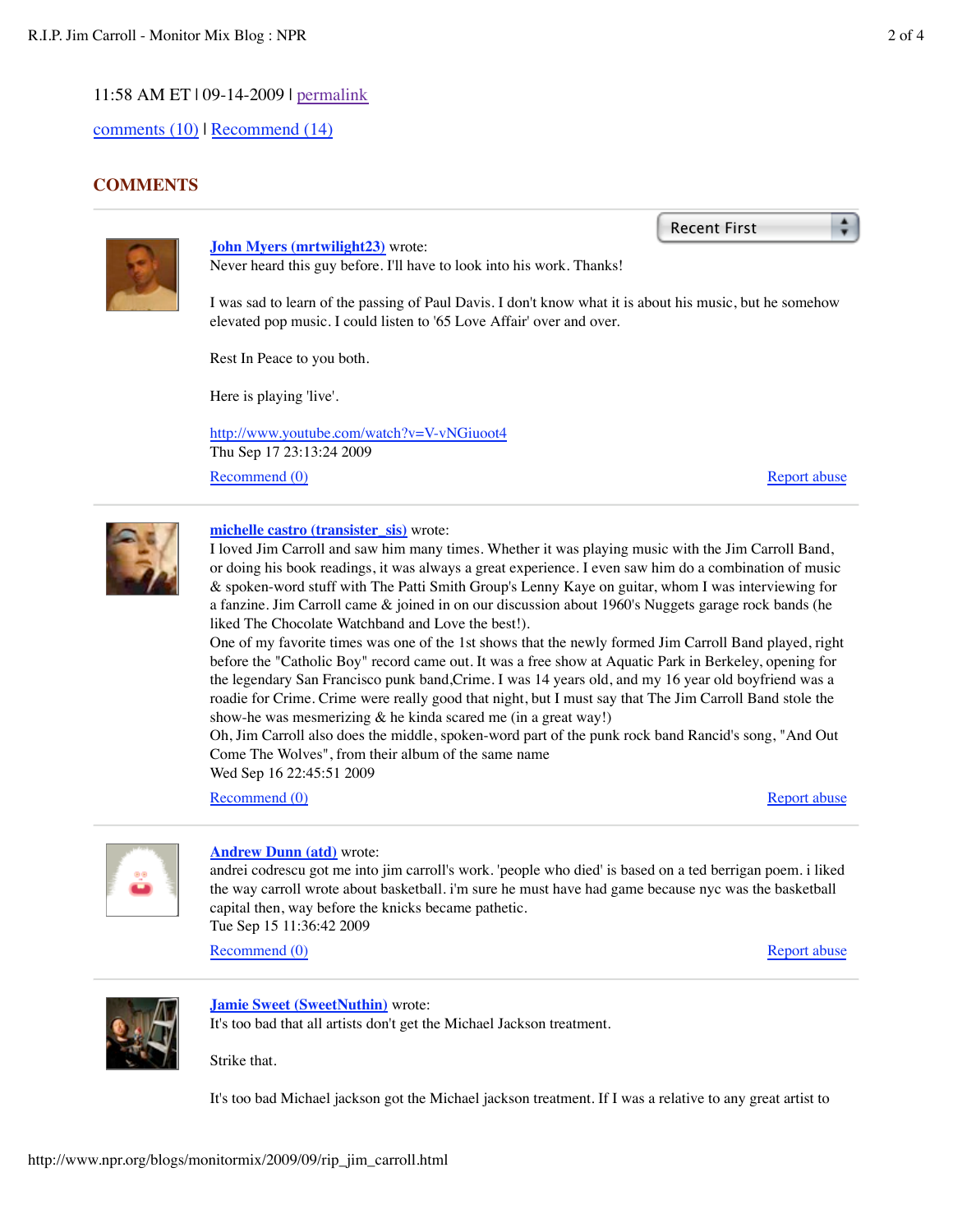whom I had true emotional ties to, I would feel slightly off-put if the spot light of senationalism was shined on my friend/relative.

That being said, I do wish, somehow, that we as a society could find a decent way to remeber great art and the people who make it. Jim Carrol, Pina Bausch, and others hwo have passed away and left our world a little less bright should be remebered for what they were: true inovators who possibly re-defined their art form and definitely paved the way for younger people to notice the world of poetry and dance, respectively.

Mr. Carroll, enjoy your first steps on your new journey, if only we could lisen to you speak about them on our earthly plane.

Tue Sep 15 11:06:07 2009

Recommend (1)

Report abuse



#### **mrjyn mossie (mrjyn)** wrote:

I found it. I included some lagniappe to flesh-out your Jim Carroll piece, just in case you do a followup...oops. And thank you so much for not succumbing to the "People Who Died" 'Punline' Blogfrenzy. While you were watching TV, I was collecting them for my blog http://www.visualguidanceltd.blogspot.com - I'm still missing a "Jim Carroll: A People Who Died"

Here's the disguised Kanye VMA clip - "George Bush Does Not Like Taylor Swift - BLOGSTEIN" http://www.dailymotion.com/video/xahokn\_george-bush-does-not-like-taylor-sw\_music - OR http://j.mp/10pYi8 (bitly) - AND I took the liberty to provide a couple of other topical docs, in case you weren't watching TV tonight: - Kanye West - http://www.youtube.com/watch?v=WzA1GNXFXYg Jim Carroll Talks Aspirin - http://www.youtube.com/watch?v=XVSA4X\_wEoE Jim Carroll Bukowski - http://www.youtube.com/watch?v=bNa1yAdgtb0

BONUS: "30-second 'Guitar Hero 5 'Love Gives Kurt Cobain Bad Name' causing stir in Cobain Enterprises LLC-Land" 30-second 'fan?' compilation of most improbable 'unlocked' Kurt Cobain performances from new Activision release, Flava Flav, Bon Jovi, Stevie Wonder David Bowie Really! http://www.youtube.com/watch?v=LBxPASl1m64

p.s. SK ROX!

Recommend (1) nichopoulouzo Mon Sep 14 22:24:12 2009

Report abuse



**Earl Curley (BEEarl)** wrote: "I salute you, brother!" Mon Sep 14 16:46:52 2009

Recommend (2)

Report abuse



### **Nicholas Leitzke (space\_coyote)** wrote:

That's really too bad. I think I was in eighth grade when I first saw Basketball Diaries. It was my first real glimpse of society's seedy underbelly, and I realized just how much I felt like those kids. Count it step one on my road to Kerouac. I can also testify that after watching the shotgun-in-the-classroom scene I did not go on a killing spree. Mon Sep 14 14:43:53 2009

Recommend (3)

Report abuse